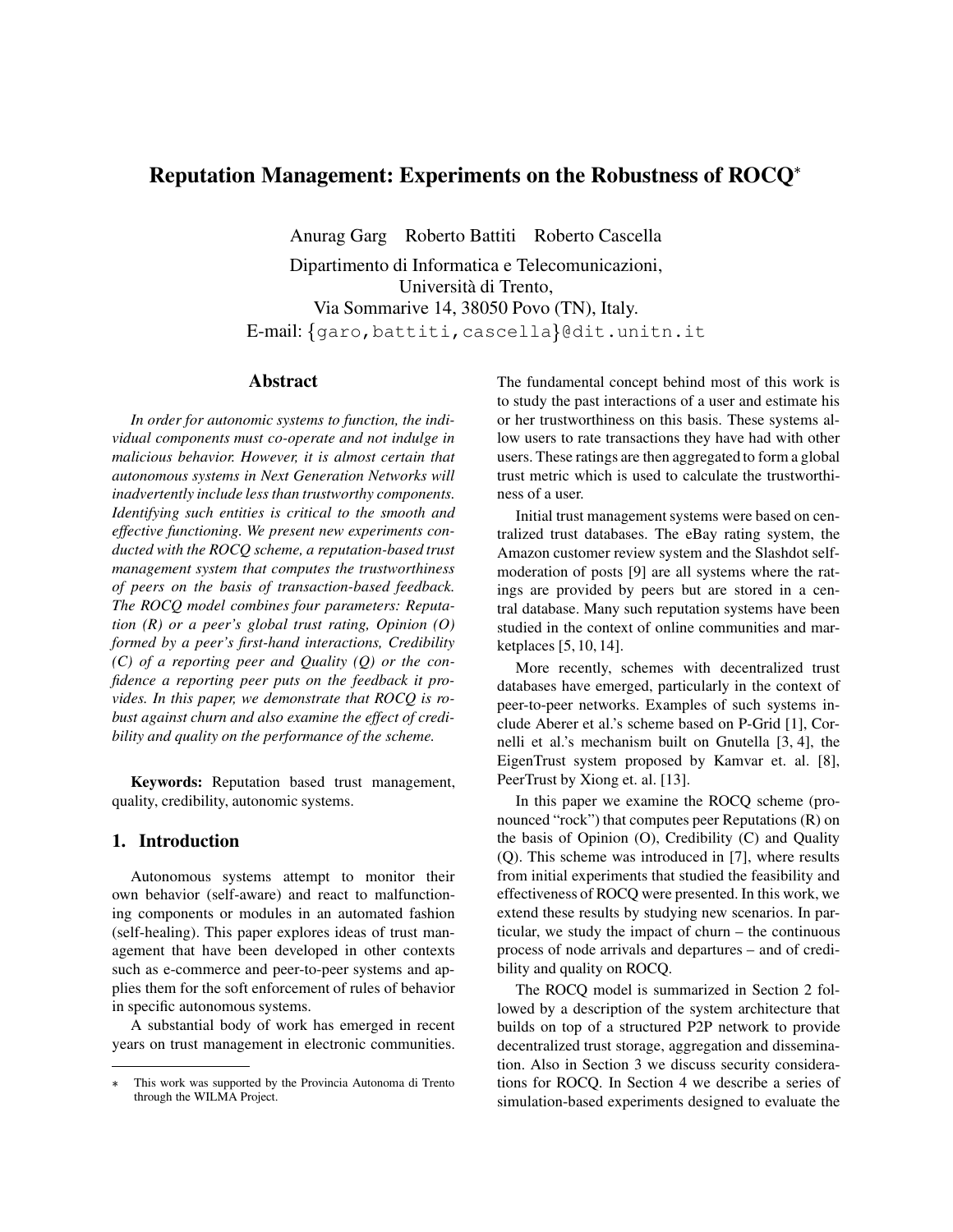performance of ROCQ in a variety of settings.

## **2. The ROCQ Model**

### **2.1. Opinion**

A peer forms an opinion about the amount of satisfaction it has derived from a transaction that it takes part in. The term  $O_{ij}^k$  refers to peer *i*'s opinion about its  $k^{th}$  [contacts] transaction with peer  $j$  and is normalized to take values in  $[0, 1]$ . A peer may also choose to keep a record of its own first-hand experiences in the form of averaged opinions.

Hence,  $O_{ij}^{avg}$  is peer *i*'s estimate of the average amount of satisfaction it has received from peer  $j$  and is computed as follows:

$$
O_{ij}^{avg} = \frac{\sum_{k=1}^{N_{ij}} O_{ij}^k}{N_{ij}}
$$
 (1)

where  $N_{ij}$  is the number of interactions it has had with  $\boldsymbol{j}$ .

#### **2.2. Reputation**

The reputation of a peer  $i$  is the end result of aggregating feedback about  $i$  from several other peers. It represents the global system-wide view of the average amount of satisfaction a peer is likely to derive through an interaction with  $i$ . The reputation of a peer is also normalized so that it lies between 0 and 1.

The reputation of a peer  $j$  is computed at the peer  $m$  using reported opinions, the quality value sent by reporting peers and the credibility of reporting peers as follows:

$$
R_{mj} = \frac{\sum_{i} O_{ij}^{avg} \cdot C_{mi} \cdot Q_{ij}}{\sum_{i} C_{mi} \cdot Q_{ij}}
$$
(2)

where  $R_{mj}$  is the aggregated reputation of peer j,  $C_{mi}$  viation is the credibility of peer *i* according to peer m,  $O_{ii}^{avg}$  is the average opinion of j reported by i and  $Q_{ij}$  is the associated quality value reported by i. Thus peer m gives  $\frac{a}{a}$  peer more weight to ratings that are considered to be of a high quality and that come from peers who are more credible in its eyes.

### **2.3. Credibility**

In ROCQ, the credibility of a peer is used to weigh the feedback it reports. If a peer gives wrong feedback about other peers its credibility rating is decreased and its subsequent reports have a reduced impact on the reputation of another peer. Similarly, if a peer's feedback is consistently good, i.e., in agreement with other reporting peers, its credibility rating goes up. Credibility ratings are based on first-hand experience only and, unlike opinions, they are not shared with other peers. Credibility ratings are normalized so that they lie between 0 and .

When a peer reports an opinion to another peer for the first time, its credibility is set to  $0.5$ . Thereafter, on the  $k + 1$ <sup>th</sup> report to peer m, the credibility of peer i,  $C_{mi}^{k+1}$  is given by

$$
C_{mi}^k + \frac{(1 - C_{mi}^k)}{2} \cdot Q_{ij} \cdot (1 - \frac{|R_{mj} - O_{ij}^{avg}|}{s_{mj}}) \quad (3)
$$

if  $|R_{m} - O_{ii}^{avg}| < s_{m}$  and by

$$
C_{mi}^k - \frac{C_{mi}^k}{2} \cdot Q_{ij} \cdot (1 - \frac{s_{mj}}{|R_{mj} - O_{ij}^{avg}|}) \tag{4}
$$

otherwise.  $C_{mi}^k$  is the credibility of peer *i* after *k* reports to peer m,  $O_{ii}^{avg}$  is the opinion being currently reported by peer i,  $Q_{ij}$  is the associated quality value,  $R_{mj}$  is the aggregated reputation value that peer  $m$  computed for j and  $s_{mj}$  is the standard deviation of all the reported opinions about peer  $j$ .

#### **2.4. Quality**

ROCQ allows a peer to determine the confidence of its feedback. Giving incorrect feedback can decrease the credibility of a peer. So, a peer can lower the quality value for opinions about which it is not very sure, therefore risking less loss of credibility in case its judgment is incorrect. Quality is also normalized to lie between and  $1$ .

We assume that the amount of satisfaction provided during each transaction by peer  $j$  is a normally distributed random variable. Through interactions with  $j$ , peer *i* makes observations of this random variable resulting in a sample. The sample mean and standard deviation are then  $O_{ij}^{avg}$  and  $s_{ij}$ .

The quality value of the opinion  $(Q_{ij})$  is defined as the confidence level that the actual mean trust rating for a peer lies within the confidence interval:

$$
O_{ij}^{avg} \cdot (1 \pm \frac{r}{100}) \tag{5}
$$

where  $r$  is a system parameter that denotes the size of the confidence interval as a percentage of the sample mean. Further details on how quality values are computed can be found in [7].

# **3. System Architecture**

While the ROCQ trust model is independent of the underlying architecture, its effectiveness clearly de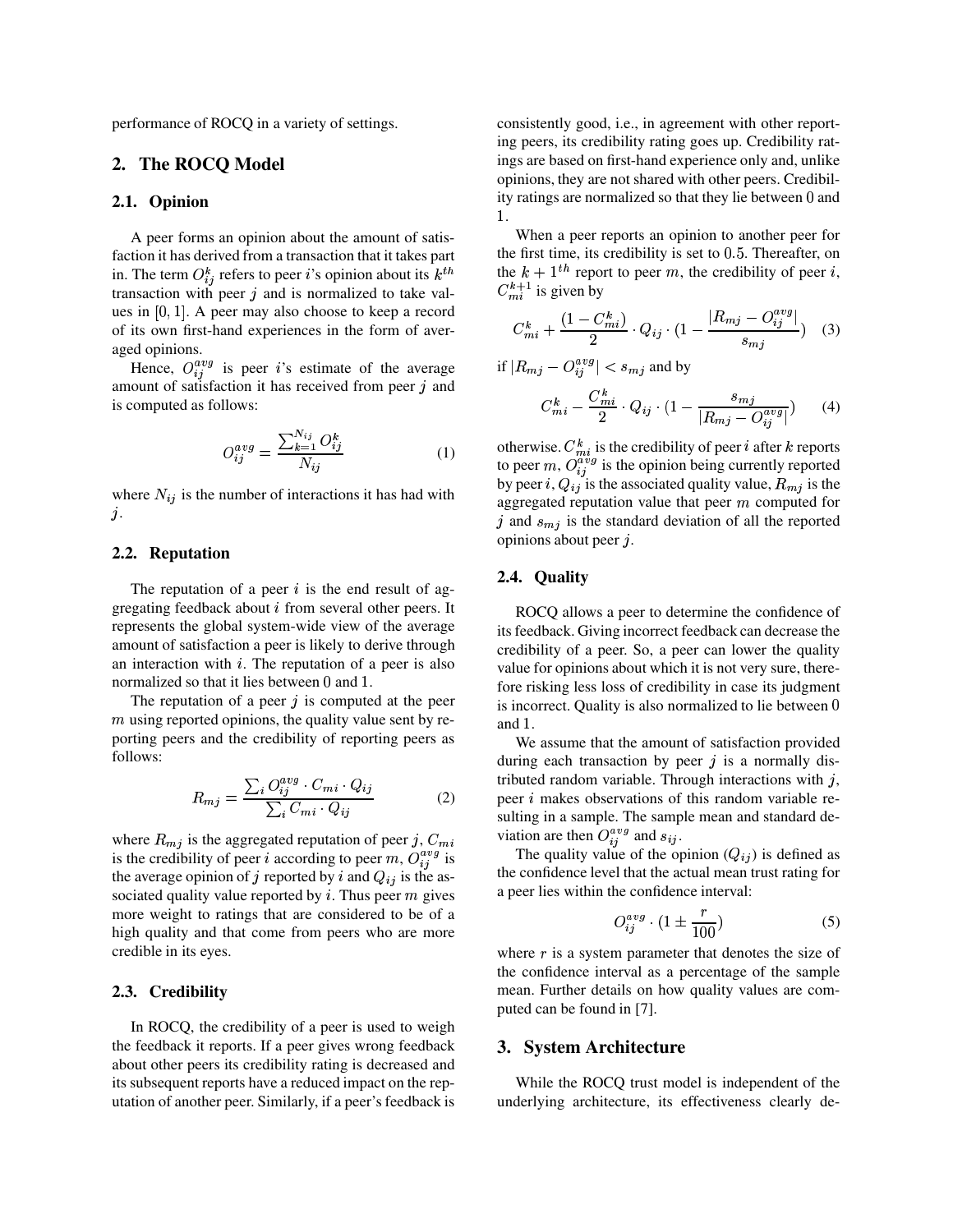pends on the system architecture and the ROCQ implementation. Since there is no centralized database, any implementation needs to collect, store and disseminate reputation information in a distributed way. Moreover, this should be done in a scalable, efficient and cost-effective manner.

Our implementation of ROCQ assumes a structured overlay network that provides a secure, deterministic and reliable way to route messages. These networks use Distributed Hash Tables (DHT) to map objects to a keyspace. Nodes in the network are then responsible for certain ranges of the keyspace. The underlying DHT overlay structure randomly and uniformly designates  $M$ **score managers** for each peer in the network. A score manager for a peer is another peer in the network that stores all trust information related to that peer. All feedback pertaining to that peer and requests for the reputation of that peer are routed to the score manager.

When a peer wishes to interact with another peer, it retrieves the reputation values for that peer from its score managers. These are then aggregated using the furnished quality values and the credibility values for the score managers since a score manager itself may be malicious and send the wrong reputation values. The final average reputation value – formed by two aggregations, first at the score managers and second at the requesting peer – is then used to decide whether the transaction should proceed. It is computed as follows:

$$
R_{ij}^{avg} = \frac{\sum_{y} R_{yj} \cdot C_{iy} \cdot Q_{yj}}{\sum_{y} C_{iy} \cdot Q_{yj}}
$$
(6)

where  $R_{y_i}$  is a reputation value received from a score manager  $y$  about peer  $j$ .

If a peer has had interactions with the prospective partner before, it may have already formed an opinion value for this peer. In this case, the peer may wish to prefer its own first-hand experience to the information being provided by the trust management system or to use a combination of the global reputation and its first hand experience.

### **3.1. Security Considerations**

Let us now briefly discuss the security problems that arise in the context of ROCQ. The ROCQ reputation mechanism cannot prevent all kinds of attacks that malicious entities can inflict on autonomous system. ROCQ is a soft mechanism that attempts to enforce good behavior in the network through incentives. Hence attacks on the integrity of the underlying network, such as misrouting messages or a single user presenting multiple identities to subvert the system are out of the scope of ROCQ. We describe some of these attacks and solutions that have been presented in the literature.

Autonomous systems usually create an overlay network for communication between the constituents. These overlay networks require collaboration among users to forward messages and to update routing tables in a consistent manner. Malicious entities can disseminate false routing updates in the network and they can falsify information about the location or status of a resource as so to keep control on the resource.

However, failure in message delivery can be caused either by topology changes due to the dynamic nature of such networks or by a compromised node. As a result, it is not trivial to distinguish between benign and malign failures. And because the operability of such networks depends on the nodes' willingness to forward messages, a compromised node will affect more than just the interactions it is part of. Failure tests or redundant [2] and iterative routing [12] can be used to detect faults and to provide alternative routes around the failed node. But this results in a cost increase since multiple paths need to be stored and updated.

Other possible attacks on autonomous systems include denying the existence of data the node is responsible for and repudiating transactions. The first type of attack can be avoided by carefully replicating the object at different locations not under the control of the same node. This approach can be beneficial when the data stored can be tampered or mislabeled. However, such a replication scheme will not be effective when a node can assume multiple identities. This attack, known as Sybil attack [6], can severely compromise an autonomous network, since malicious nodes can counterfeit identities with different reputation values and control different object in the system. This eliminates any benefit that could have been obtained from a reputation management scheme, from replicating data or from using alternative paths for routing. In [6], Douceur suggests using a trusted identification authority that is in charge of establishing node identifiers. In [12] certified nodeIDs are proposed; this requires each entities to own a certificate (valid public/private keys) and binds the nodeID to a specific IP address. This has several drawbacks since node mobility or changes in the network can cause the node's IP address to change requiring re-certification or the assumption of a new identity. Furthermore, the solution does not work for nodes behind a NAT.

The presence of a certification authority allows a public key infrastructure to function, which in turn allows for encryption of messages and signing of feedback messages. This ensures the integrity of trust query,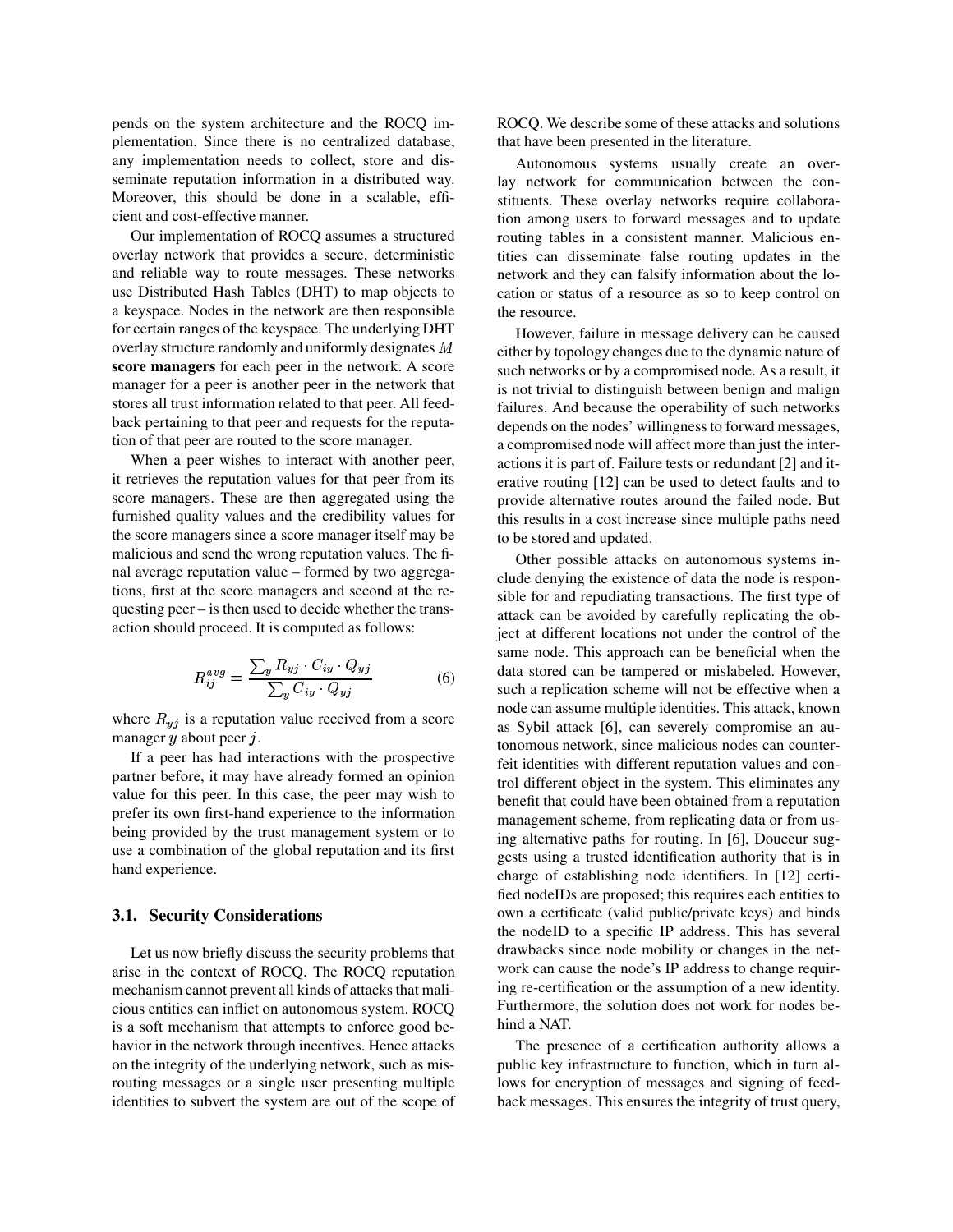reply and feedback messages in transit. Furthermore, a peer cannot repudiate a message once it has been sent and recipients are able to verify the identity of the sender and the authenticity of the message.

### **4. Experimental Results**

Preliminary experimental results of ROCQ were presented in [7]. The new results we present below focus on the performance of ROCQ under churn and the impact of quality and credibility.

### **4.1. Methodology**

For our experiments, we use FreePastry [11], an open-source implementation of Pastry that is written in Java. We used FreePastry to create a virtual P2P network and to deliver messages between peers. ROCQ is implemented as an application that runs on top of individual Pastry nodes.

**Number of Peers and Interactions.** Unless stated otherwise, each experiment simulates a network with 200 peers where 50000 transactions take place. Both participants of each interaction are chosen randomly. The default number of score managers storing reputation ratings for each peer is 6. Each experiment was performed 10 times and the average of the results is plotted, along with a confidence interval of size  $\frac{s}{\sqrt{10}}$  where s is the standard deviation.

**Performance Metric.** The performance is measured as the number of correct decisions made (i.e., interactions with good peers that went ahead plus interactions with malicious peers that were avoided) as a proportion of the total number of decisions made. Only decisions made by good peers were counted.

**Type of Maliciousness.** We simulate two different kinds of maliciousness. A peer can be malicious in the base system, i.e., behave maliciously when interacting with other peers and/or it may be malicious in the reputation system sending incorrect reputation values to requesting peers.

# **4.2. Comparison with the Aberer-Despotovic Scheme**

In this experiment we compare the performance of the ROCQ scheme with the trust management scheme proposed by Aberer and Despotovic in [1].

Aberer and Despotovic proposed two schemes, the *simple* and the *complex*. In the simple scheme, peers give equal weight to all reporting peers. In the complex scheme, only reports from peers that exceed a given trust threshold are taken into account.



**Figure 1. Comparison of the RQC Scheme with the Aberer-Despotovic Scheme with Malicious in the Base System Only**



**Figure 2. Comparison of the RQC Scheme with the Aberer-Despotovic Scheme with Maliciousness in both Base and Reputation Systems**

Figure 1 compares the performance of the two schemes when there is maliciousness in the base system only whereas Fig. 2 compares the performance when there is maliciousness in both the base and the reputation system. ROCQ outperforms both the simple and complex the Aberer-Despotovic algorithms in all cases except when the proportion of malicious peers is higher than  $50\%$  in Fig. 1. In this case, the dominant ethic of the system is that of the malicious peers.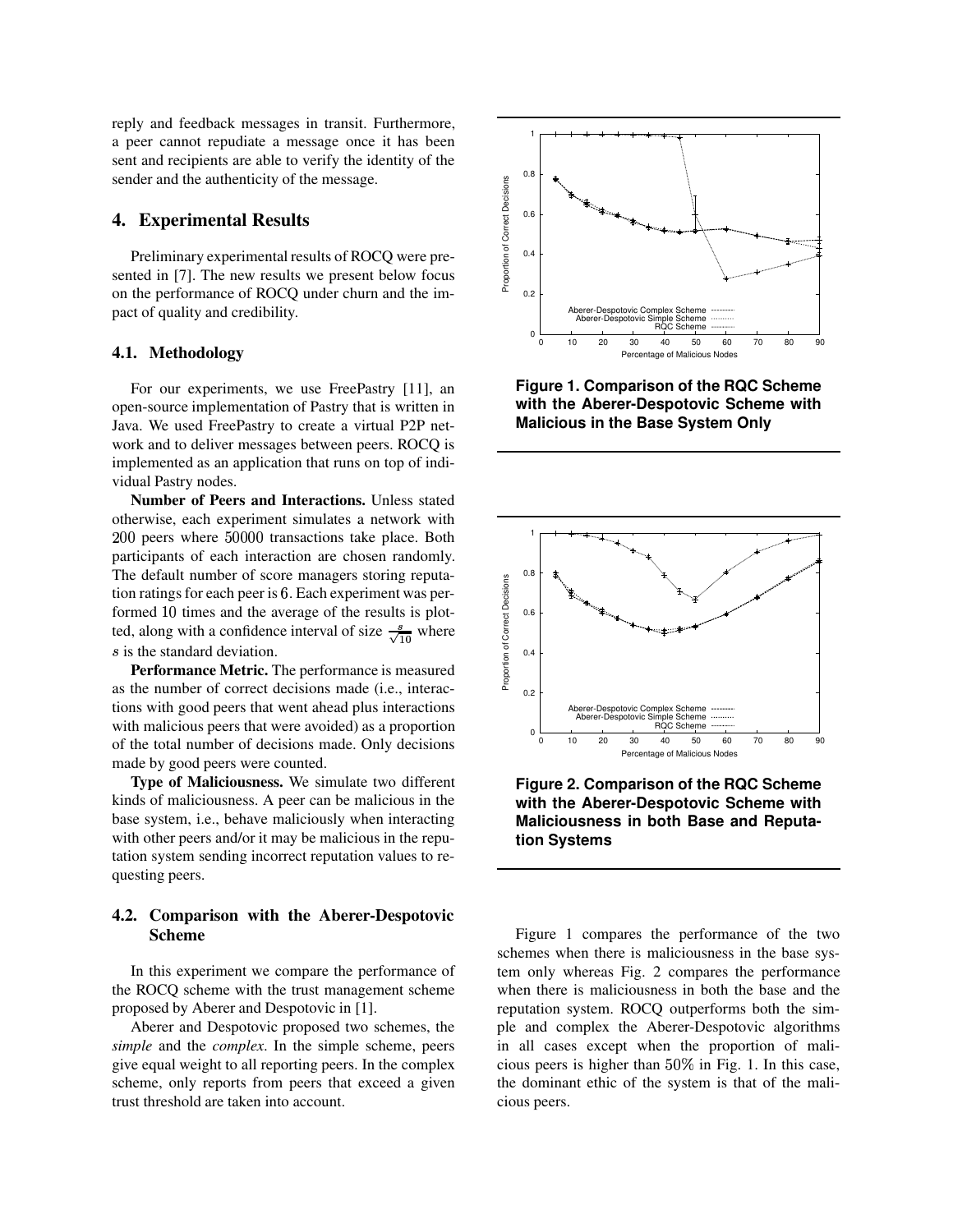

**Figure 3. Impact of Churn on ROCQ with Maliciousness in the Base System Only**

#### **4.3. The Impact of Churn in the Network**

In this experiment we measure the impact of churn the continuous process of peers joining and leaving the network - on the performance of ROCQ. This experiment was performed with  $30\%$  malicious peers in the base system only. The straight line indicates the performance of ROCQ with no churn. The x-axis indicates, on a logarithmic scale, average peer lifetime in terms of number of transactions the peer participates in. As the average peer life time increases, the amount of churn in the network increases.

Note that an average lifetime of two transactions does not necessarily mean that each peer leaves the network after two transactions. Peers join and leave the network at random and several peers may leave the network without participating in any transaction. On the other hand, several peers may remain in the network for a substantial duration of the experiment. For instance, in our tests with an average peer lifetime of 1.5 transother hand, several peers may remain in the network for<br>
a substantial duration of the experiment. For instance,<br>
in our tests with an average peer lifetime of 1.5 trans-<br>
actions, the longest lived peers took part in up transactions. Moreover, we do not count *initial transactions* – defined as transactions with a peer never seen before – when measuring the performance of ROCQ. When the average peer lifetime is small, the number of initial transactions is considerably higher, thus excluding them from the performance statistics.

As we can see in Fig. 3, ROCQ performance remains unchanged over a wide range of churn rates. From this result, we can infer that the ROCQ trust model and system architecture are very resilient to churn. The system preserves enough redundancy that node departures do not result in a loss of trust information and at the same time, new arrivals are gracefully integrated into the trust management system.



**Figure 4. Impact of Credibility and Quality on ROCQ with Maliciousness in the Base System Only**

#### **4.4. Impact of Confidence and Quality**

In this experiment we turn our attention to the effect quality and credibility have on ROCQ. Recall that the variable credibility represents a peer's honesty in the reputation system whereas quality is the importance a peer attaches to feedback it sends. In this experiment we examine the cases when (1) Both credibility and quality values are used, (2) Only credibility values are used, (3) Only quality values are used and (4) Neither credibility nor quality values are used to compute peer reputations.



**Figure 5. Impact of Credibility and Quality on ROCQ with Maliciousness in the Reputation System Only**

Figure 4 shows that furnishing credibility and quality